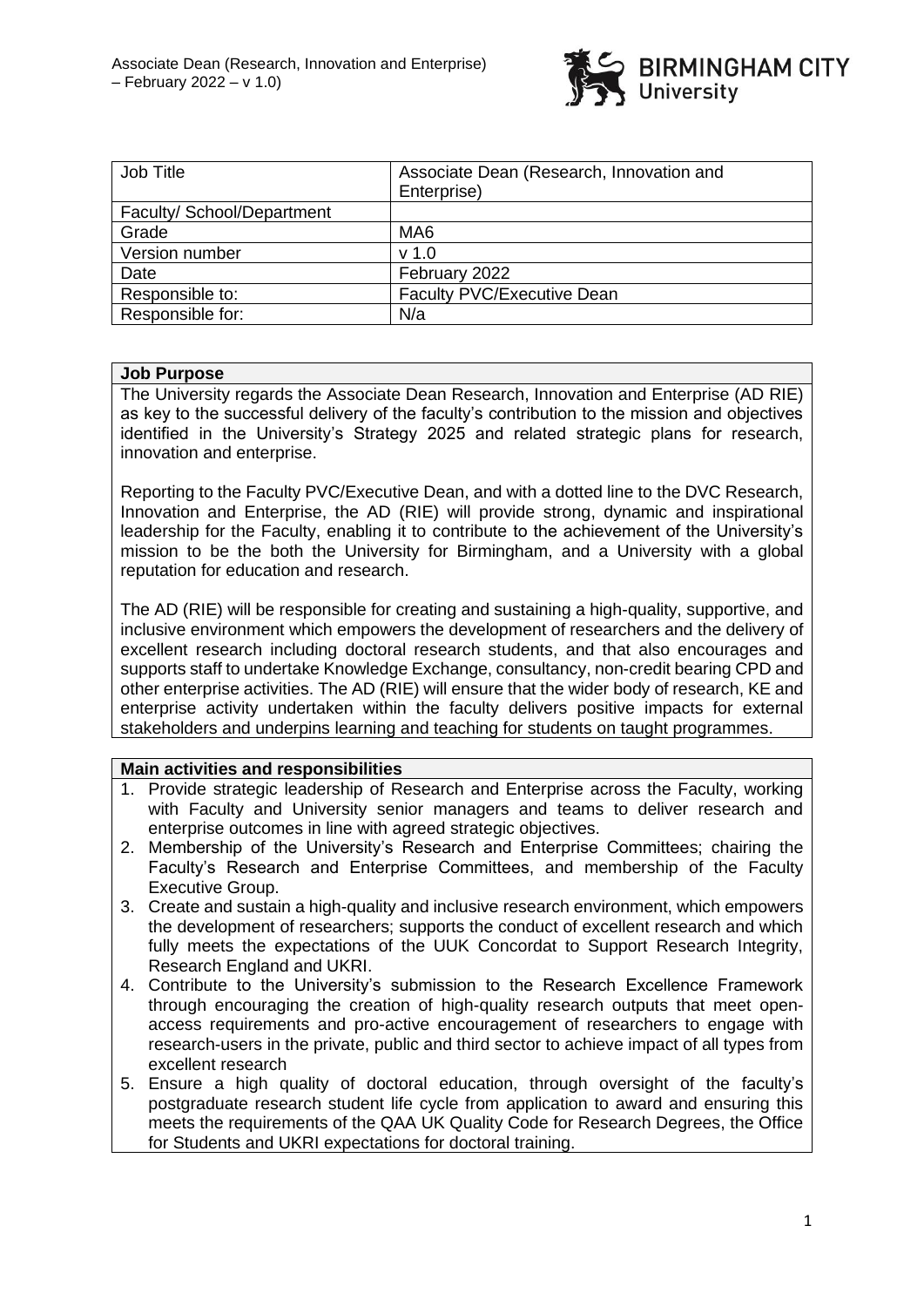

- 6. Advise and support Unit of Assessment (UoA) leads on the recruitment and development of new researchers and ensuring they deliver high-quality research to underpin the faculty's contribution to the Research Excellence Framework.
- 7. Create and sustain a high-quality, supportive, and inclusive environment which encourages and supports staff to undertake Knowledge Exchange, consultancy, noncredit bearing CPD and other enterprise activities.
- 8. Work with the Faculty PVC/Executive Dean and other Senior Managers in the Faculty to agree a strategic direction that is in line with the University's Strategic Plans for research and enterprise
- 9. Create and update the research and enterprise components of the Faculty Development Plan to include the setting of targets for research and enterprise performance, including research and enterprise income.
- 10. Ensure the Faculty delivers against research grant and contracts income targets specified in the University's Research Strategy and the enterprise income targets specified in the Innovation and Enterprise strategy.
- 11. Work with the Faculty PVC/Executive Dean and other senior managers to monitor performance against targets for research and enterprise and work with them to address under performance against those targets.
- 12. Work with Heads of School to devise and deliver Faculty work allocations to support and extend research and enterprise activity undertaken by academic and research staff.
- 13. Identify, create, and facilitate opportunities for staff to be involved in cross-University research and enterprise activities, external projects, events and working groups.
- 14. Network nationally and internationally to represent the faculty and the University to facilitate new research collaborations, secure research grant and contract income and generate new enterprise activities.
- 15. Develop and sustain close relationships with employers, external agencies, key stakeholders and other providers and act as an effective ambassador for the University in a range of external settings ensuring that, always the University is portrayed positively, and its reputation is enhanced.
- 16. Lead specific initiatives and projects within the Faculty as agreed with the Faculty PVC/Executive Dean and contribute to the strategic and operational development of the University through undertaking cross-University projects and initiatives identified by the Vice Chancellor's Office (VCO), Deputy Vice-Chancellor (RIE) or Faculty PVC/Executive Dean.
- 17. Provide leadership and management to specific staff as defined by the role and any other staff as agreed with the Faculty PVC/Executive Dean, including the setting of objectives, performance management and review.
- 18. Plan, monitor, and effectively manage any devolved budgets for research and enterprise.
- 19. Accountable for good governance of the faculty's research activities, ensuring the expectations of the UUK Concordat to Support Research Integrity are fully met and that the terms and conditions of research funders are fully complied with.
- 20. Liaise, co-operate, collaborate, and communicate effectively with colleagues both within the faculty and the wider University including central and professional service functions and to share good practice, innovate and improve performance to create a culture of continuous quality enhancement within the Faculty.
- 21. Undertake any other duties as appropriate to the role and agreed with the Faculty PVC/Executive Dean including deputising for the Faculty PVC/Executive Dean as required.

**Additional Key Requirements: Managing people and resources**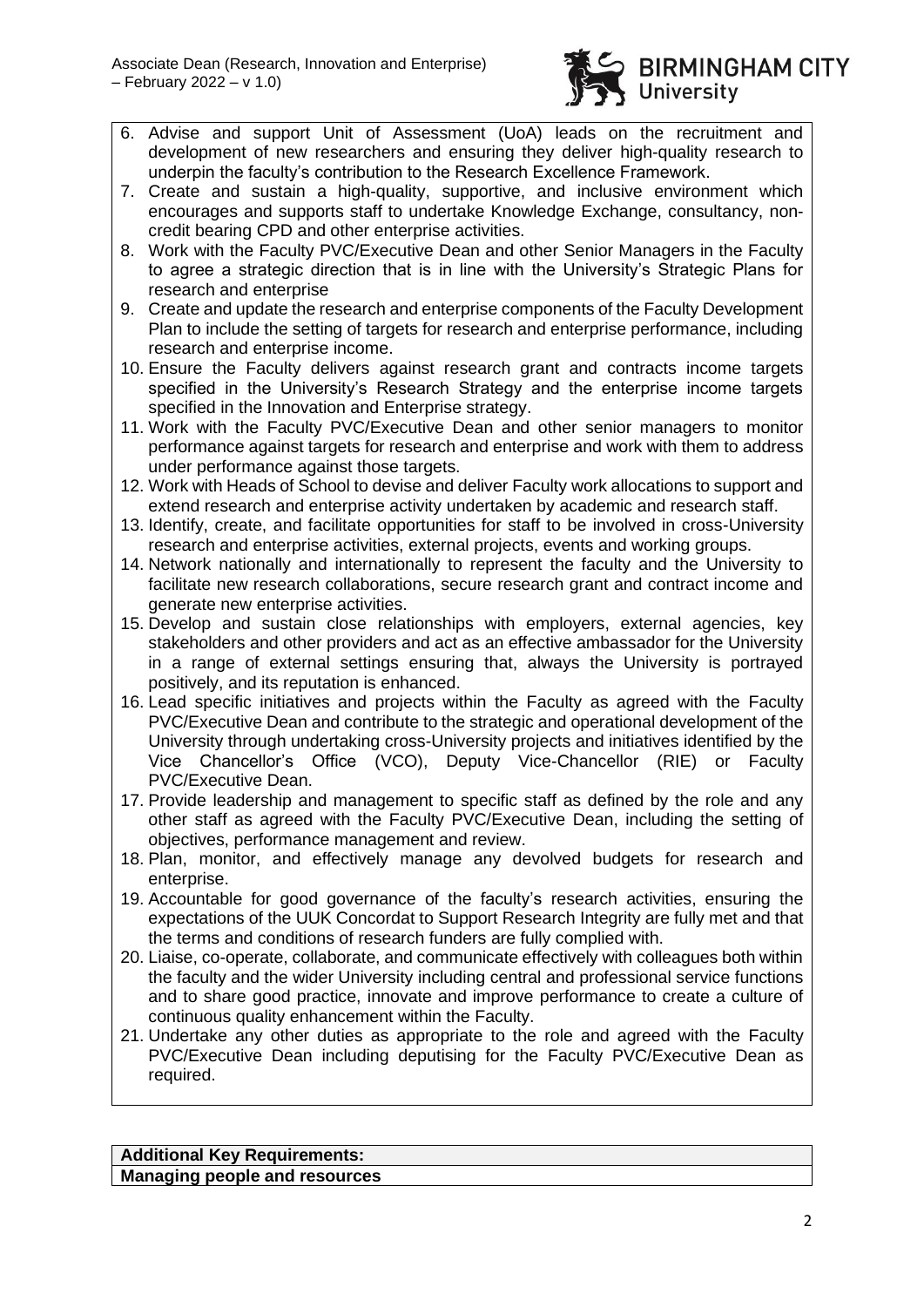

Provide leadership to the faculty's research community.

Make a leading contribution to university research targets and future REF performance. Lead and manage own projects with overall responsibility for the organising and deployment of resources within own areas of responsibility.

Undertake regular appraisal reviews of staff as appropriate, ensuring clear performance expectations and supporting personal development plans are agreed, as well as encouraging the continuous professional development of staff within area of responsibility. Manage devolved budgets for research.

## **Communication**

Create and maintain strong and influential working relationships at all levels within the University and externally.

Act as a spokesperson and representative of the University within key external networks. Build networks of influential external contacts to advance the University's research and enterprise profile

Be routinely involved in complex and important negotiations internally and with external bodies.

## **Teamwork and collaborative working**

Work with the Faculty PVC/Executive Dean to develop and communicate a clear vision of the Faculty's strategic direction.

Ensure the delivery of Faculty plans underpinning the University strategy for research and enterprise.

Develop and lead major external partnerships and collaborations and foster interdisciplinary team working.

Promote a collegiate approach and develop team spirit and team coherence.

## **Initiative, problem solving and decision making**

Supporting the Faculty PVC/Executive Dean to determine and manage the allocation of resources for research and enterprise within the Faculty.

As a member of the Faculty's Senior Team make strategic decisions on Faculty plans and objectives

Contribute to the strategic direction of the University through participation in University Committees etc.

Lead the development of new and creative approaches to achieve strategic goals. Initiate new and original solutions to problems.

## **Work environment**

Exercise overall responsibility for health and safety in own areas of responsibility. Ensure that appropriate risk management processes are operational.

#### **Person Specification**

- 1. Proven ability to provide clear and effective leadership to the faculty, promoting a sense of collegiality, team working, collaboration and ambition, encouraging productivity to ensure that the key aims, and objectives of the University's various relevant strategies are embedded and realised within the Faculty in a coherent and consistent way.
- 2. Sustained record of effective strategic leadership in a research portfolio, student supervision and contract success.
- 3. Extensive leadership and management experience in an academic or commercial environment, including experience of successful development, management and delivery of relevant international collaborative and franchised programmes.
- 4. Successful track record of providing strategic and visionary direction in the development of research projects and/or enterprise and a good knowledge and awareness of the different opportunities related to research.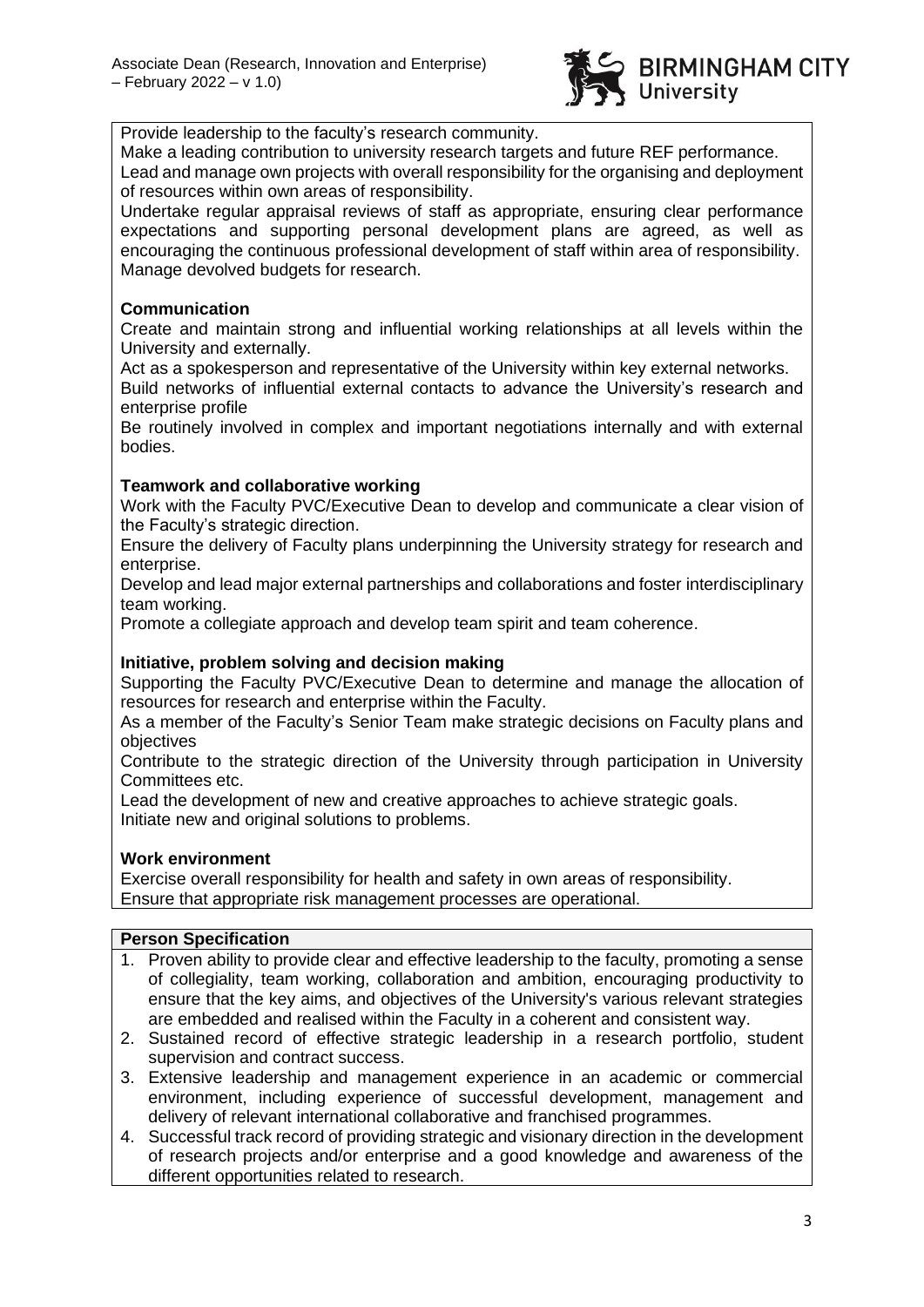

- 5. Ongoing engagement in continuing professional development in subject / discipline and in pedagogy, incorporating research, scholarship and/or the evaluation of professional practices. Successful co-ordination, support, supervision management and/or mentoring of others (whether individuals and/or teams) in relation to research, innovation or enterprise.
- 6. Knowledge and awareness of the broad context of research in Higher Education and government policy in the UK and the current and forthcoming challenges and opportunities it presents, including experience and understanding of QAA requirements.
- 7. Significant experience of people management, budgetary control, curriculum and programme development and allocation of resources
- 8. Commitment to a strong and robust inclusion, equality and diversity agenda in all aspects of research, innovation or enterprise.
- 9. Strong interpersonal, communication and team working skills.
- 10. Ability to contribute and potentially lead other University wide projects as appropriate.
- 11. A willingness to undertake further training and personal development as appropriate and to adopt new procedures as and when required.

## *Professional Status*

- 12. Doctoral level qualification in a relevant or cognate discipline is not essential, but is desirable.
- 13. Principal Fellowship under the Advance HE's UK Professional Standards Framework (PSF) is not essential, but is desirable.
- 14. Professorial status, or the eligibility to be awarded professorial status upon appointment is not essential, but is desirable.
- 15. Research active, and research engaged with evidence of external contribution to discipline and knowledge creation.

## *In addition, the following specialist expertise, skills and experience is desirable:*

- 16. Experience of successful interaction between Higher Education industry or commerce, research and professional bodies.
- 17. Experience of successful income generation.
- 18. Scholarship and publication in a relevant area.
- 19. Ability to be an articulate advocate for the Faculty and able to promote and protect its interests.
- 20. Evidence of ability to create and sustain a Faculty research culture.
- 21. Successful engagement in the design and delivery of continuing professional development in relation to research, innovation, enterprise and related academic or professional practice.

#### **Special requirements**

Able to undertake duties at different premises including any University campus as required. National and international travel will be necessary from in order to attend conferences and events and effectively represent the University in key professional networks.

Expected to work outside of normal office hours as required.

All academic staff are expected to engage in activities associated with promotion, marketing and public outreach of the subject area.

## **Expectations of all staff**

## **Professional standards**

All staff employed by Birmingham City University are expected to exhibit high professional standards which promote and demonstrate the University's core values.

In addition, Associate Deans are expected to be an active ambassador for the University and proactively identify ways to enhance the University's collective reputation.